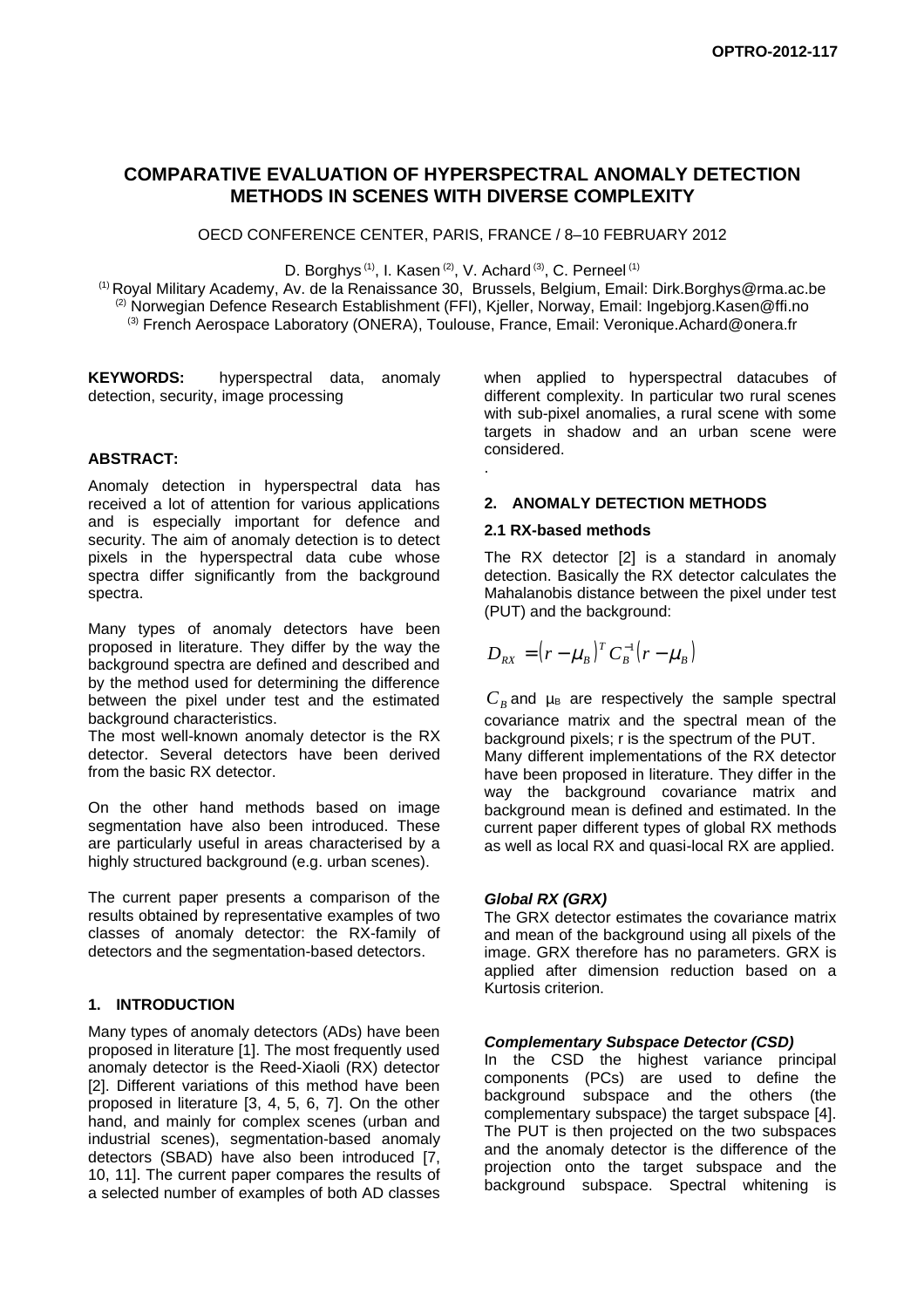applied as pre-processing step.

#### *Sub-space RX (SSRX)*

In this paper SSRX is the GRX applied after PCA and the background statistics are determined on a limited number of PCA bands. Usually the first PCs are discarded in SSRX.

#### *RX after orthogonal subspace projection (OSPRX)*

In OSPRX the background is defined by the first components of a Singular Value Decomposition. These first components define the background subspace and the data are projected onto the orthogonal subspace before applying the RX detector [1].

### *Partialling Out RX detector (PORX)*

In this method the effect of the clutter in a pixel is partialled out component-wise by predicting each of its spectral components as a linear combination of its high-variance principal components [5]. The detector applies a Mahalanobis distance on the residual.

CSD, SSRX, OSPRX and PORX have only one parameter: the number of spectral bands considered to belong to the background.

### *Local RX (LRX)*

In this case the covariance matrix and mean is determined locally in a window around the PUT. A double sliding window is used: A guard window and an outer window are defined and the background statistics are determined using the pixels between the two. The covariance matrix is regularized using diagonal loading before inversion [8]. The scale factor for the diagonal loading used here is the median of the eigenvalues of the covariance matrix calculated on the complete image. Parameters of LRX are the guard and outer window sizes (GWS, OWS). ). LRX is applied after dimension reduction based on a Kurtosis criterion.

### *Quasi-local RX (QLRX)*

In quasi-local RX the global covariance matrix is decomposed using eigenvector/eigenvalue decomposition [6]:  $C_B = U \Lambda U^T$ . The eigenvectors are kept in the RX, but the eigenvalues are replaced by the maximum of the local variance and the global eigenvalue. This means that the score of the detector will be lower at locations of the image with high variance (e.g. edges) than in more homogeneous areas. Spectral statistical standardization is applied as a pre-processing step. The local variance is determined in a double sliding window. Parameters are OWS and GWS.

### **2.2 Segmentation-based methods**

## *Class-Conditional RX (CCRX)*

Although CRXis also an RX-based method, it is cataloged here under Segmentation-Based Anomaly Detectors (SBADs) because it is also based on image segmentation.

In CRXthe image is first segmented, the covariance matrix and mean within each class is determined. The Mahalanobis distance between the PUT and each of the classes is calculated. The final result is the minimum of these distances. In the current paper K-means clustering is used and the parameters of the method are minimum number of pixels allowed in each classes and the maximum number of classes used in the clustering. NC, the number of classes, follows on these parameters

The CRX is applied after dimension reduction based on a Kurtosis criterion.

## *Method based on Multi-normal mixture models (MMM)*

A Stochastic Expectation Maximization (SEM) algorithm [9] is used for fitting a multi-normal mixture to the image for describing the background. The anomaly detector detects pixels having a low probability according to the estimated model. The MMM was applied after spectral binning [14] and square root transformation of the data in order to make the noise signal independent [13]. The parameters of the method are the number of mixture components and the termination threshold for the iterative parameter estimation method.

## *Two-level endmember selection method (TLES)*

The principle of this method [10] is the following: a small scanning window (50x50 pixels) runs over the image and at each position of the window the principal background spectra are determined using a segmentation method based on end-member selection. Endmembers that correspond to a minimum percentage (MP) of the image tile are stored.

At the end of the process an endmember selection is again applied on the stored endmembers and linear unmixing is applied on the image. Anomalies correspond to pixels with a large residue after unmixing. The parameters of the method are the number of endmembers in the first and last stage and MP. In [10] N-FINDR was used as the endmember selection method. In the current paper the minimum volume simplex analysis algorithm (MVSA) [11] was used because it was found to give better results.

## *Method based on a Self-Organizing Map (SOM)*

A trained SOM is considered as a representation of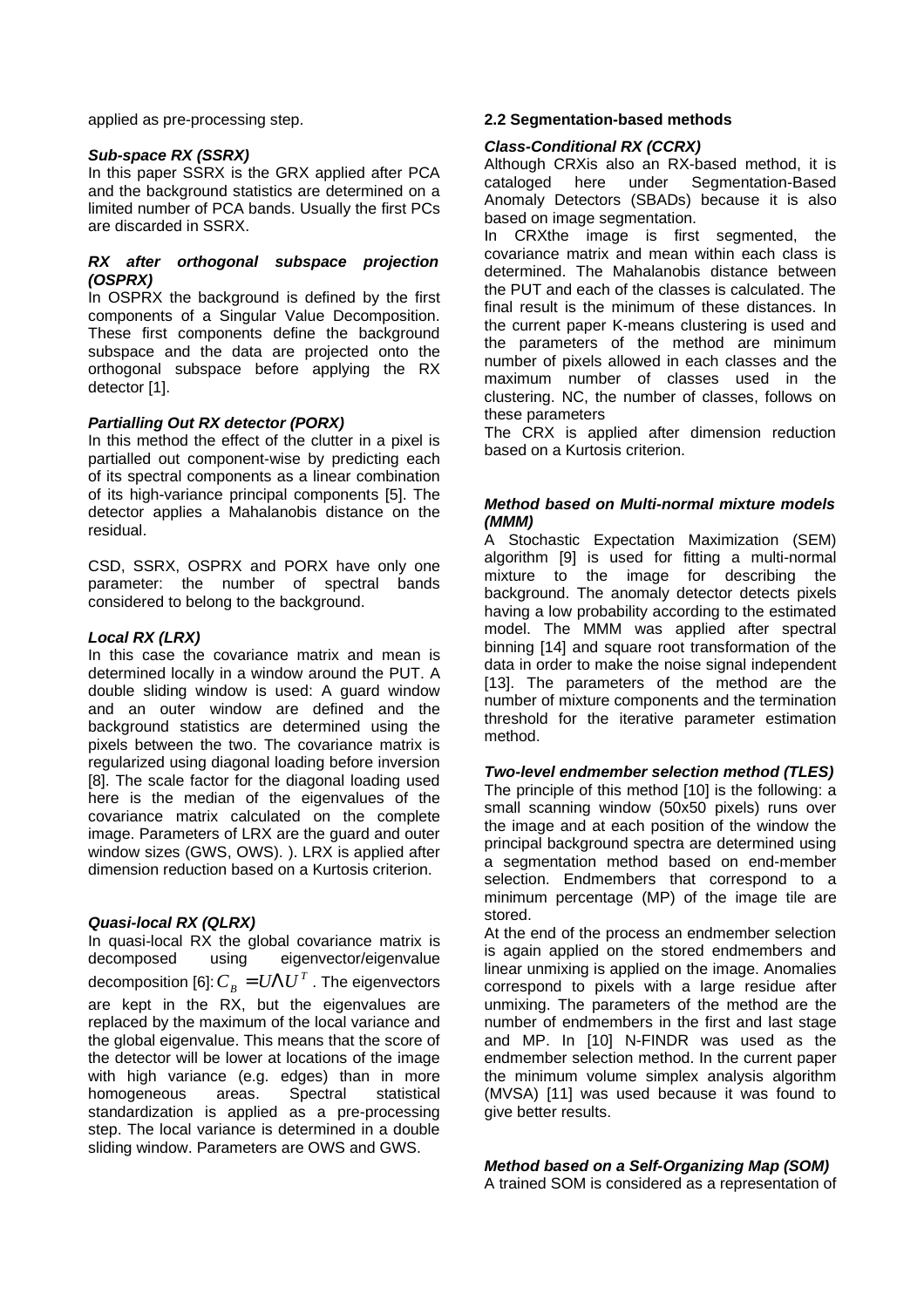the background classes in the scene. Anomalies are determined by computing the spectral distances of the pixels from the SOM units [12]. The SOM was applied on the first PCA components and run using a square map consisting of NsxNs hexagonal cells. It was optimized sequentially and its parameters are Ns and the number of PCA bands used.

## **3. IMAGE DATABASE**

The analysis was performed on a set of 4 hypercubes of scenes with varying complexity and representative of three scenarios:

- sub-pixel detection in a rural environment
- detection in a rural environment with some of the targets in shadow
- detection of anomalies in an urban environment

Fig. 1 shows an RGB composite for the two datasets with sub-pixel anomalies. In Fig. 2 the dataset with targets in shadow and the urban dataset are shown. The locations of the different targets are also indicated. Tab. 1 presents the targets are also indicated. main characteristics of the dataset used in the paper. The first column is the name by which the scenes will be referred to further in this paper.



**Figure 1: RGB composites of datacubes of CAM and OSL1**

<span id="page-2-0"></span>

**Figure 2: RGB color composites of BJO and OSL2 with target locations indicated.**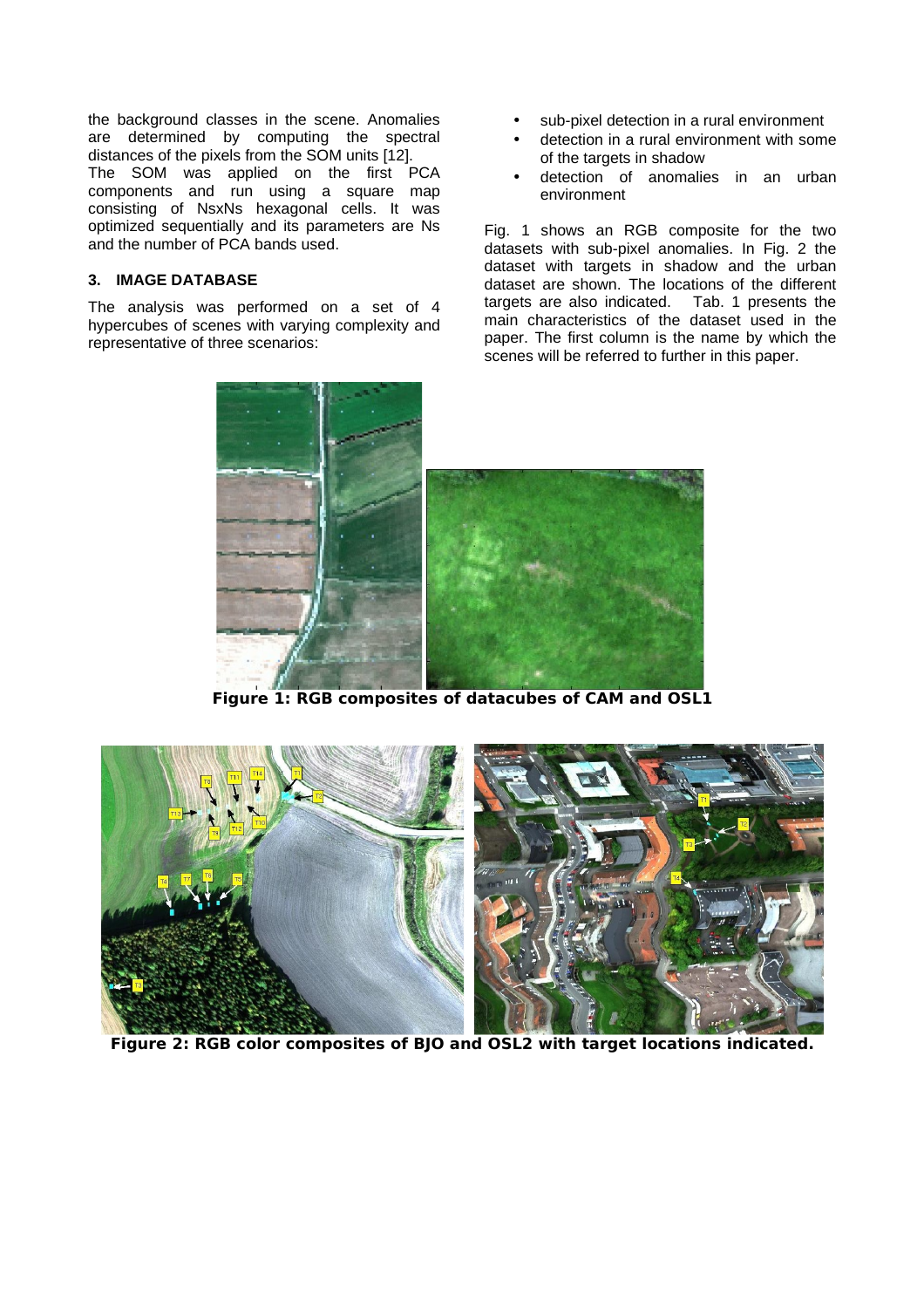| Name             | <b>Site</b>   | Sensor        | #     | Waveband      | Image       | #    | #tgt   | Scene        | Type of      |
|------------------|---------------|---------------|-------|---------------|-------------|------|--------|--------------|--------------|
|                  |               | name          | bands | µm            | <b>Size</b> | tgts | pixels | description  | anomalies    |
|                  |               |               |       |               |             |      |        | Agricultural |              |
| <b>CAM</b>       | Camargue(Fr)  | HyMap         | 118   | $0,41 - 2,45$ | 150x100     | 45   | 45     | area         | green paint  |
|                  |               |               |       |               |             |      |        | Park near    |              |
| OSL1             | Oslo(No)      | <b>HySpex</b> | 80    | $0.41 - 0.98$ | 286x287     | 81   | 81     | Oslo         | green fabric |
|                  | Bjoerkelangen |               |       |               |             |      |        | Forest and   | different    |
| <b>BJO</b>       | (No)          | <b>HySpex</b> | 80    | $0.41 - 0.98$ | 700x1600    | 14   | 574    | fields       | materials    |
|                  |               |               |       |               |             |      |        |              | green        |
|                  |               |               |       |               |             |      |        | City center  | fabric,      |
| OSL <sub>2</sub> | Oslo(No)      | <b>HySpex</b> | 80    | $0.41 - 0.98$ | 700x1600    | 4    | 45     | of Oslo      | blue plastic |

|  | Table 1: Overview of image database |  |  |
|--|-------------------------------------|--|--|
|--|-------------------------------------|--|--|

In the datasets CAM and OSL1 a matrix of anomalies was inserted artificially. Fig. 1 shows these images with full-pixel anomalies. The results shown in this paper were obtained in images with 10% mixing ratio sub-pixel anomalies for the CAM scene. For OSL1 the mixing ratio was varied from 100% downto 10%.

In the BJO scene 14 targets of different sizes and materials are present. Tab. 2 presents the size of the different targets in pixels. Targets 3-7 are in shadow. [Figure 2](#page-2-0) (left) shows a RGB composite of the BJO scene. A cyan colored rectangle delimits the bounding boxes of each target. Target 3 is hidden in the trees, the 4 other targets in shadow are located at the edge of the forest.

| T1             | T <sub>2</sub> | T3   | T4        | T <sub>5</sub>  | T <sub>6</sub> |      |
|----------------|----------------|------|-----------|-----------------|----------------|------|
| 8x22           | 5x11           | 4x3  | $2x3$ 5x7 |                 | $4x4$          | 3x3  |
| T <sub>8</sub> | T <sub>9</sub> | T10  |           | T11   T12   T13 |                | T14  |
| 2x7            | 3x4            | 8x10 | 5x7       | 4x7   5x8       |                | 7x16 |

## **Table 2: Target sizes (in pixels) in the BJO scene**

In OSL2 four targets are present (see figure 2 right) with respective sizes 5x10 5x9 2x6 6x7 pixels. Two of them consist of green fabric and the other two of a blue plastic. The first three were laid out on the grass in a park, the fourth was laid on an asphalt background.

The images BJO, OSL1 and OSL2 were not georectified before processing and all processing was applied to radiance data, i.e. without applying atmospheric correction.

### **4. IMPLEMENTATION ISSUES AND EVALUATION METHODOLOGY**

## **5. Pre-processing**

Before applying the actual anomaly detectors, some pre-processing methods were applied to the data. The pre-processing technique used depends on the dataset and on the anomaly detector.

### *Spectral whitening*

The RX-based methods were applied with and without spectral whitening and the best result obtained is reported in this paper (see results section). For CSD spectral whitening is always applied. If the eigenvalues and eigenvectors of the covariance matrix of the complete image are resp.  $\Lambda$  and U and u is the average spectral vector of the image, then the spectral whitening of the pixel r is

given by:  $r^W = U \Lambda^{-1} U^T (r - \mu)$ 

Whether whitening is beneficial for the anomaly detector depends on the AD method and the datacube.

## *Shadow detection*

In the case of images that exhibit large contrast between shadow and sunny parts, a classification step in two classes shadow/sunny can be inserted prior to the selection of spectral features and AD. It relies on the fact that radiance in NIR bands is very low in shadow, because there is no direct irradiance and the Rayleigh scattering effects that decrease with the wavelength power 4, induce low diffuse irradiance, too. Then, the histogram of NIR radiances of the image exhibits a first mode for low values that corresponds to shadow parts of the image. (fig. 3 and fig. 4).

This shadow/sunny classification has been applied prior to GRX and CRX for the BJO and OSL2 image. In the CRX method the shadow class counts as an additional class.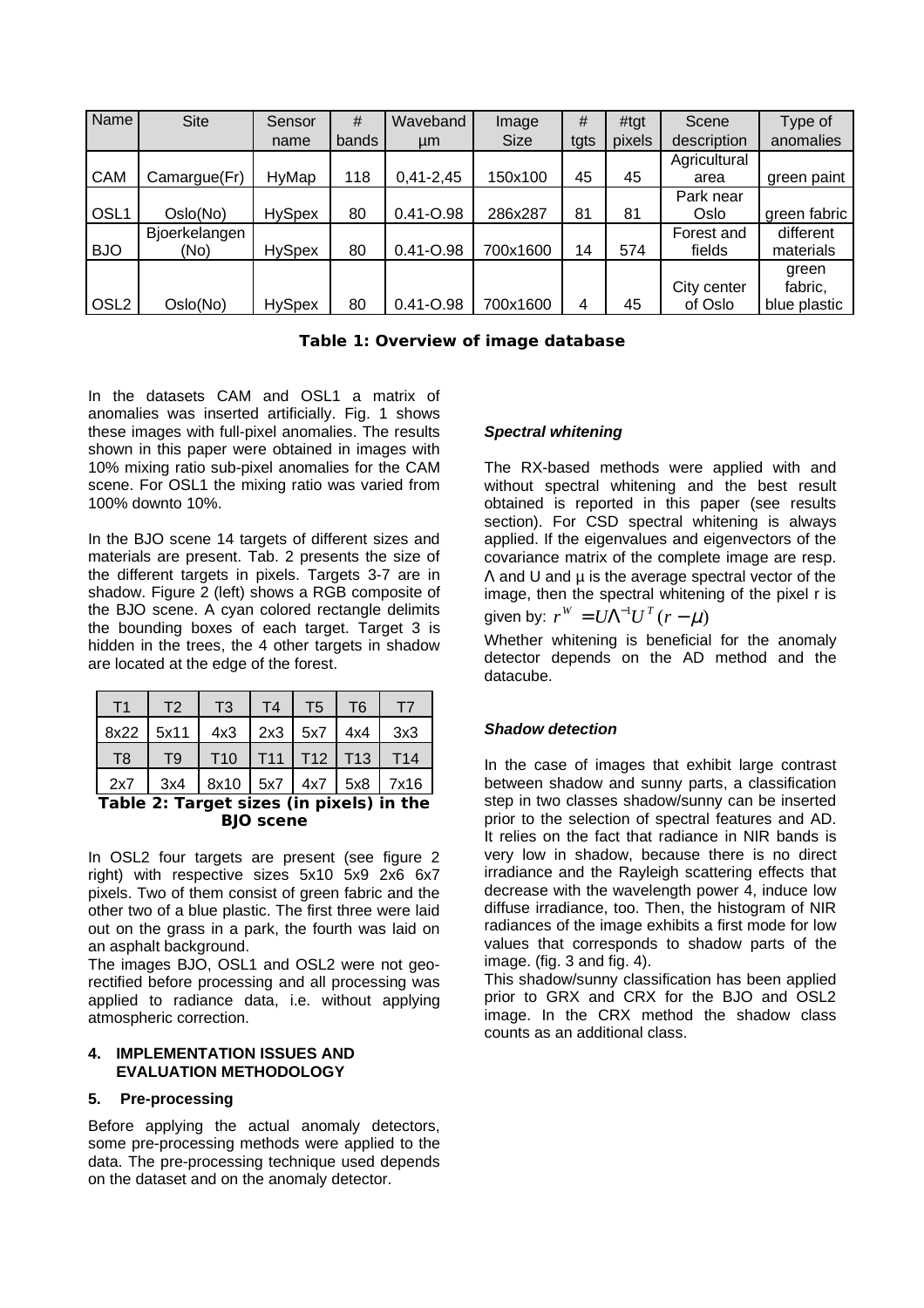

**Figure 3: Histogram of NIR radiances of BJO image**



**Figure 4: BJO shadow mask**

## **6. Evaluation methodology**

Experimental ROC (Receiver Operating Characteristics) curves, showing the detection rate (DR) vs. the false alarm rate (FAR), are used to evaluate the results obtained with the various

detectors. For the images with resolved targets, a pixel based ROC curve is calculated for each target, whereas for the images with subpixel targets, a ROC curve is calculated based on all the targets in the image. DR is plotted vs. the *logarithm* of the FAR (the resulting curve is referred to as a logROC), and the area under the logROC curve (the logAUC) is calculated and used as the measure of performance. The reason for using a logarithmic FAR scale is that it ensures equal weight across the range of FAR values.

### **7. RESULTS AND DISCUSSION**

### **8. Results for CAM and OSL1**

Tab. 3 presents the logAUC results obtained for CAM10. It can be seen that LRX, CRX and MMM give the best results. Of the global RX-based methods OPSRX gives the best results.

Fig. 5 shows the logAUC for the OSL1 scene for the different detectors versus the mixing ratio. In this experiment the mixing ratio was varied from 100% (full pixel anomaly) to 10%. Results of global RX-based methods are shown as solid lines, the LRX and QLRX as dot-dash lines and the segmentation-based methods as dashed lines. CRX and LRX clearly give the overall best results. The next best results are obtained by MMM. From the global RX-based methods the OSPRX and SSRX give the best results.

| <b>GRX</b> | <b>SSRX</b> | <b>PORX</b> | <b>OSPRX</b> | <b>CSD</b> | LRX |
|------------|-------------|-------------|--------------|------------|-----|
| 0.732      | 0.743       | 0.569       | 0.931        | 0.868      |     |
| OLRX       | CRX         | <b>TLES</b> | <b>SOM</b>   | <b>MMM</b> |     |
| 0.72       | --          | 0.129       | 0.116        | --         |     |

**Table 3: logAUC for CAM10**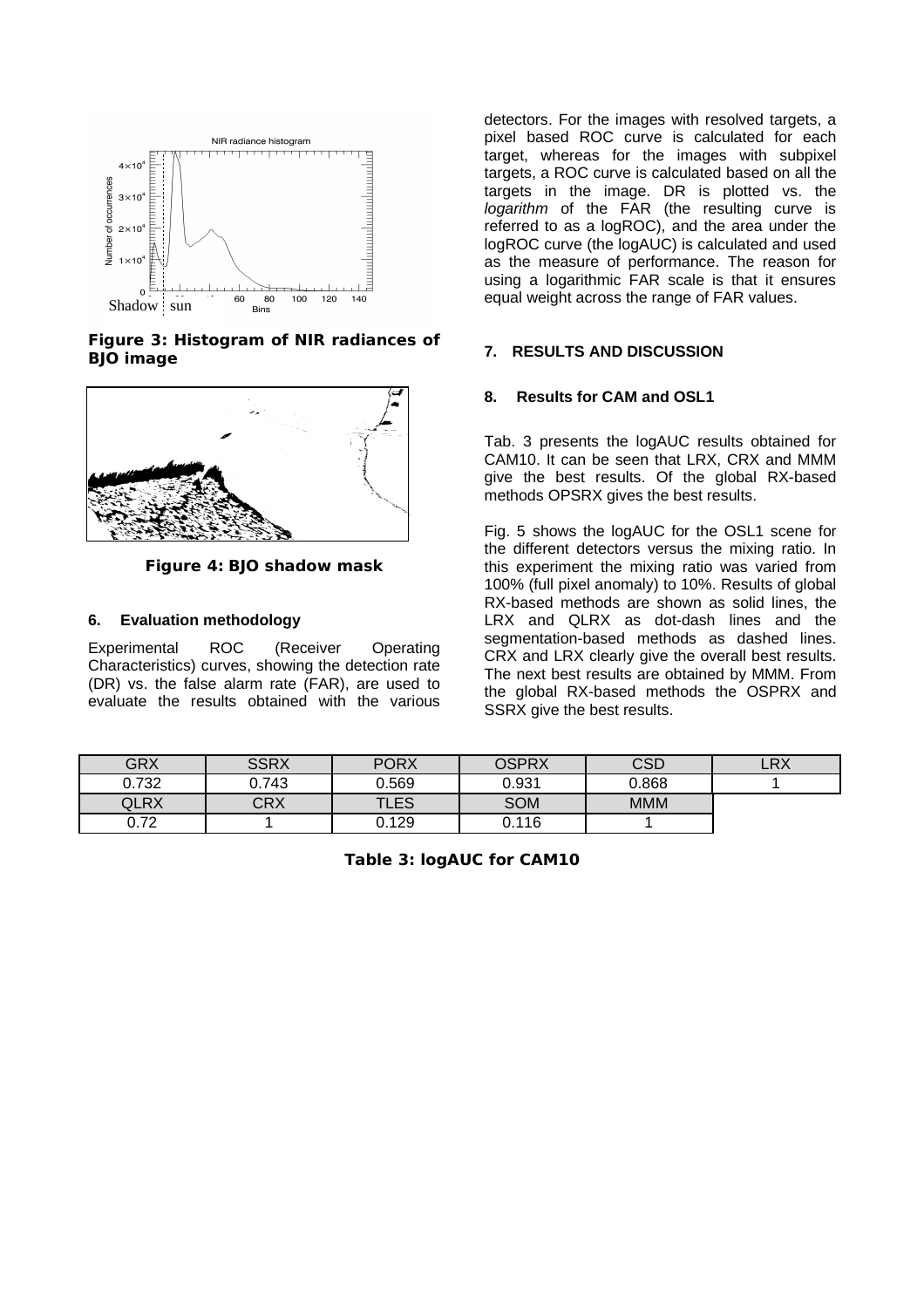

**Figure 5: Results of logAUC vs. mixing ratio for OSL1 and for the different detectors**

While the MMM gives very good results, the three other segmentation-based methods give quite bad results. Even at full-pixel target size CSD, QLRX, TLES and SOM fail to achieve a unity logAUC.

### **9. Results for BJO**

In the BJO scene 14 targets are present (see fig 2), labelled T1 to T14. Targets T3-T7 are in shadow areas.

[Figure 6](#page-5-0) shows a graphical representation of the logAUC for each of the detectors and for each target. The colours represent the value of the logAUC. From the figure it is immediately clear that

T2 is the most easily detectable target. It is also clear that the targets in shadow are more difficult to detect than the others. Target 3, hidden in the forest, is the most difficult to detect. For the targets in shadow MMM gives the overall best results, followed by GRX and CRX, both after shadow masking, and LRX. None of the other global RXbased methods give good results. For the targets that are not in shadow areas the MMM and CRX give the globally best results. For these targets, applying the shadow mask to the GRX and CRX degrades the results, except for T1. MMM gives the most consistent results over all targets.



<span id="page-5-0"></span>**Figure 6: logAUC values for all detectors and each target for the BJO scene.**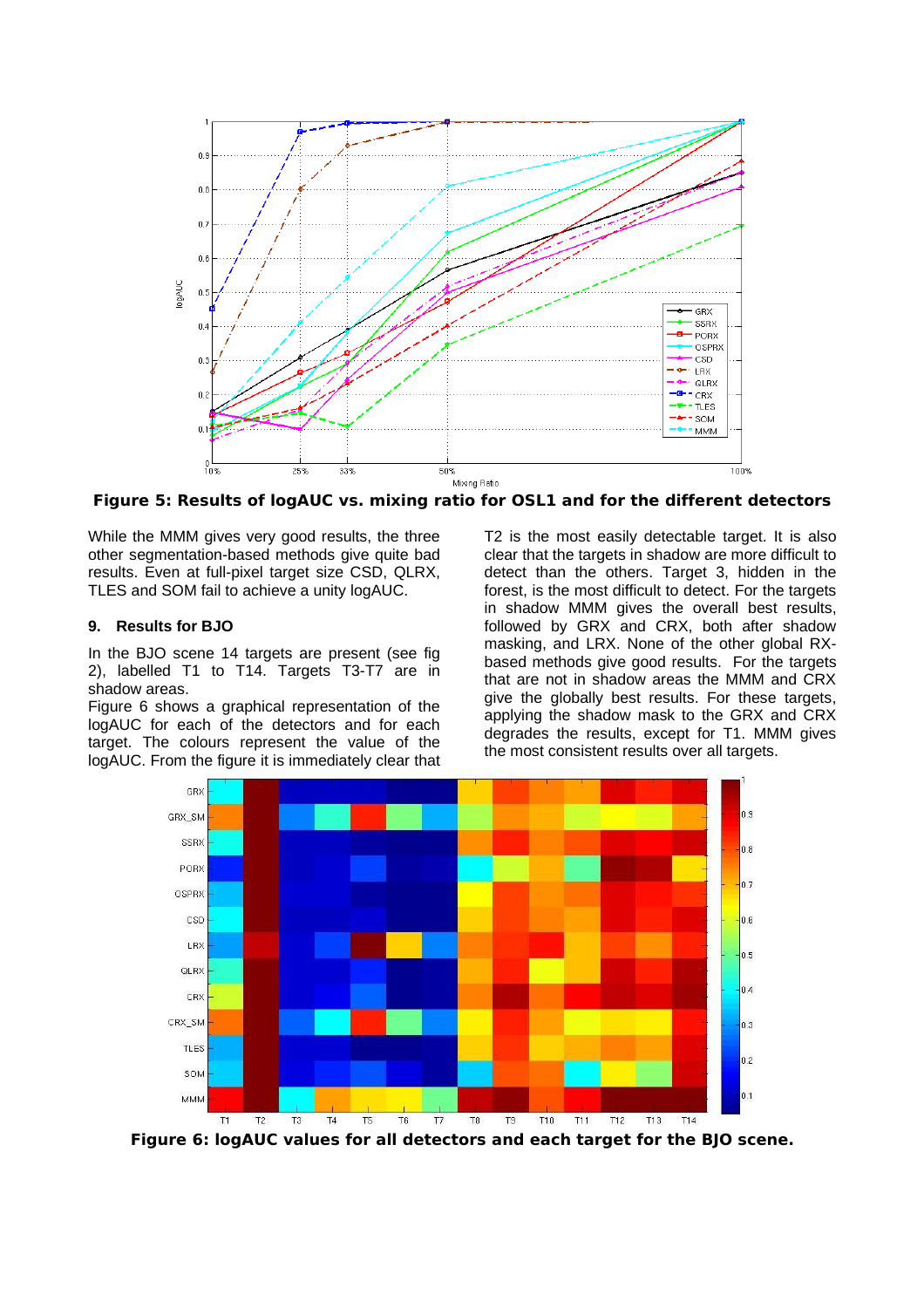### **10. Results for OSL2**

[Figure 7](#page-6-0) shows the logAUC results for the OSL2 scene. It can be seen that the values of logAUC are much lower than for the other data cubes. The maximum value obtained here is 0.54. This is due to the complexity of the scene: the targets inserted into the scene are not the only anomalies. In an urban environment many objects can present an anomalous spectrum, e.g. cars, special roof materials, etc. The comparison therefore only shows how well the different anomaly detection methods cope with this urban "clutter".

From fig. 7 it can be seen that MMM gives the overall best results, followed by TLES, LRX and SOM. From the global RX methods, OSPRX gives the best results. The shadow mask presents a benefit for T4, which is the only target in shadow. For this target GRX SM gives the best results. [Figure 8](#page-7-0) shows the ROC curves obtained by the best detector (MMM) for the four targets in the OSL2 scene. The figure shows that 80% of the target surface is detected at a false alarm rate between  $10^{-3}$  and  $10^{-2}$ .



<span id="page-6-0"></span>**Figure 7: logAUC results for OSL2**

The first detection for the different targets is reached between a false alarm rate of 10<sup>-4</sup> and 10<sup>-</sup>  $3.$  Fig. 9 shows the detection image of the MMM detector. It can be seen that the "false alarms" are mainly cars and structures on the roofs of buildings.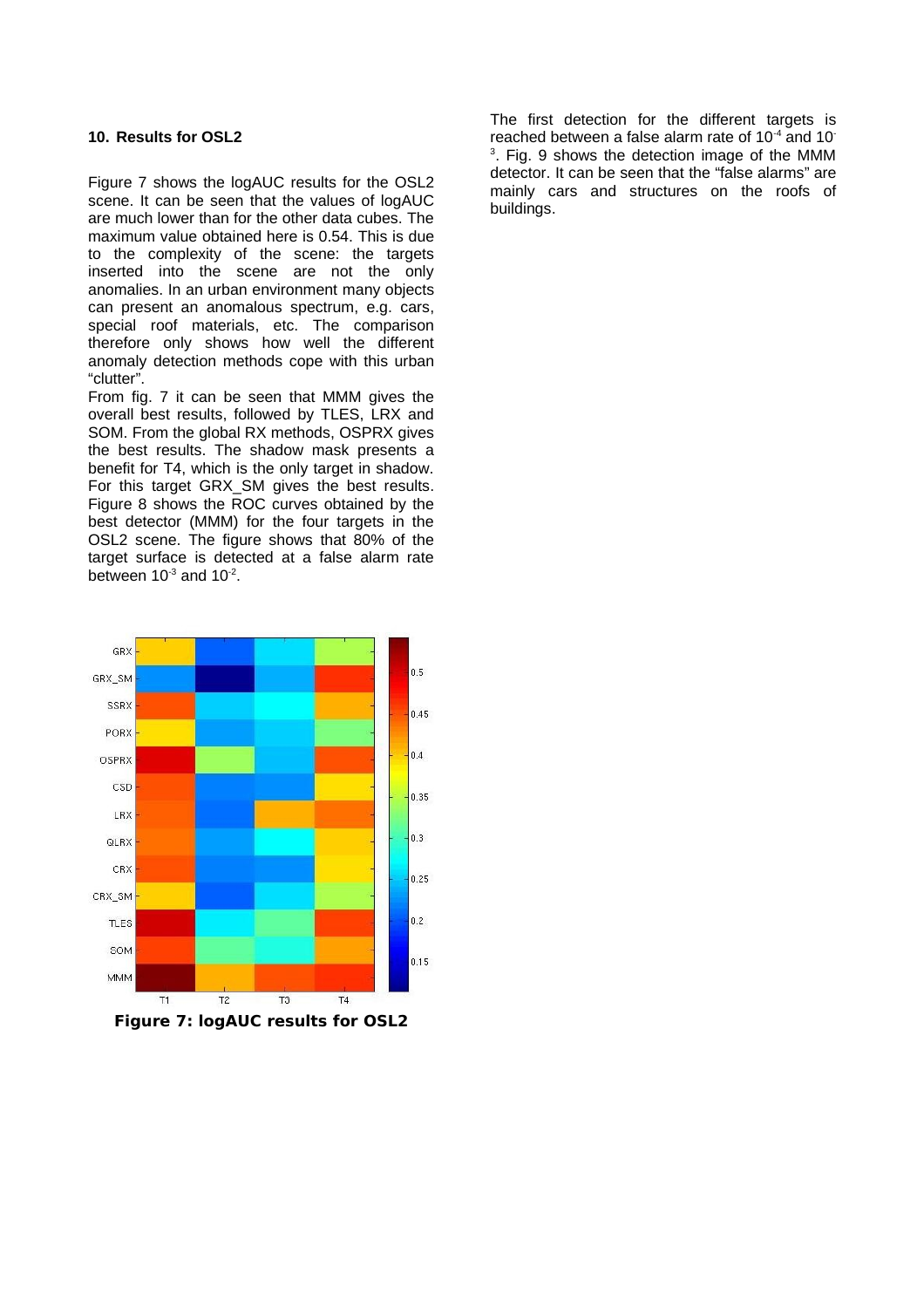

<span id="page-7-0"></span>**Figure 8: ROC curves obtained by MMM for the four targets in OSL2.**



**Figure 9: MMM detection images for OSL2**

### **11. CONCLUSIONS**

This paper evaluates the performance of anomaly detection methods in scenes with diverse complexity. RX-based and segmentation-based AD methods were applied to four dataset, representing a rural environment with sub-pixel targets, a rural environment with part of the targets in shadow and an urban environment.

For sub-pixel anomaly detection, LRX gives the best results, followed by MMM. From the investigated global RX-based methods OSPRX gives the best results.

For the rural scene with part of the targets in shadow, MMM gives the best overall results. The targets in shadow are also well detected by GRX

and CRX after applying shadow mask. The shadow mask however degrades performance of these two detectors for targets that are not in shadow. This phenomenon will be investigated in further work.

In the urban environment the SBAD methods give generally better results than the RX-based methods. Of the global RX-based methods, OSPRX gives the best results. The overall best result for the urban scene is obtained by MMM.

The influence of pre-processing on the results was very evident. Further work will examine this further.

#### **12. ACKNOWLEDGEMENTS**

The authors would like to acknowledge Salvatore